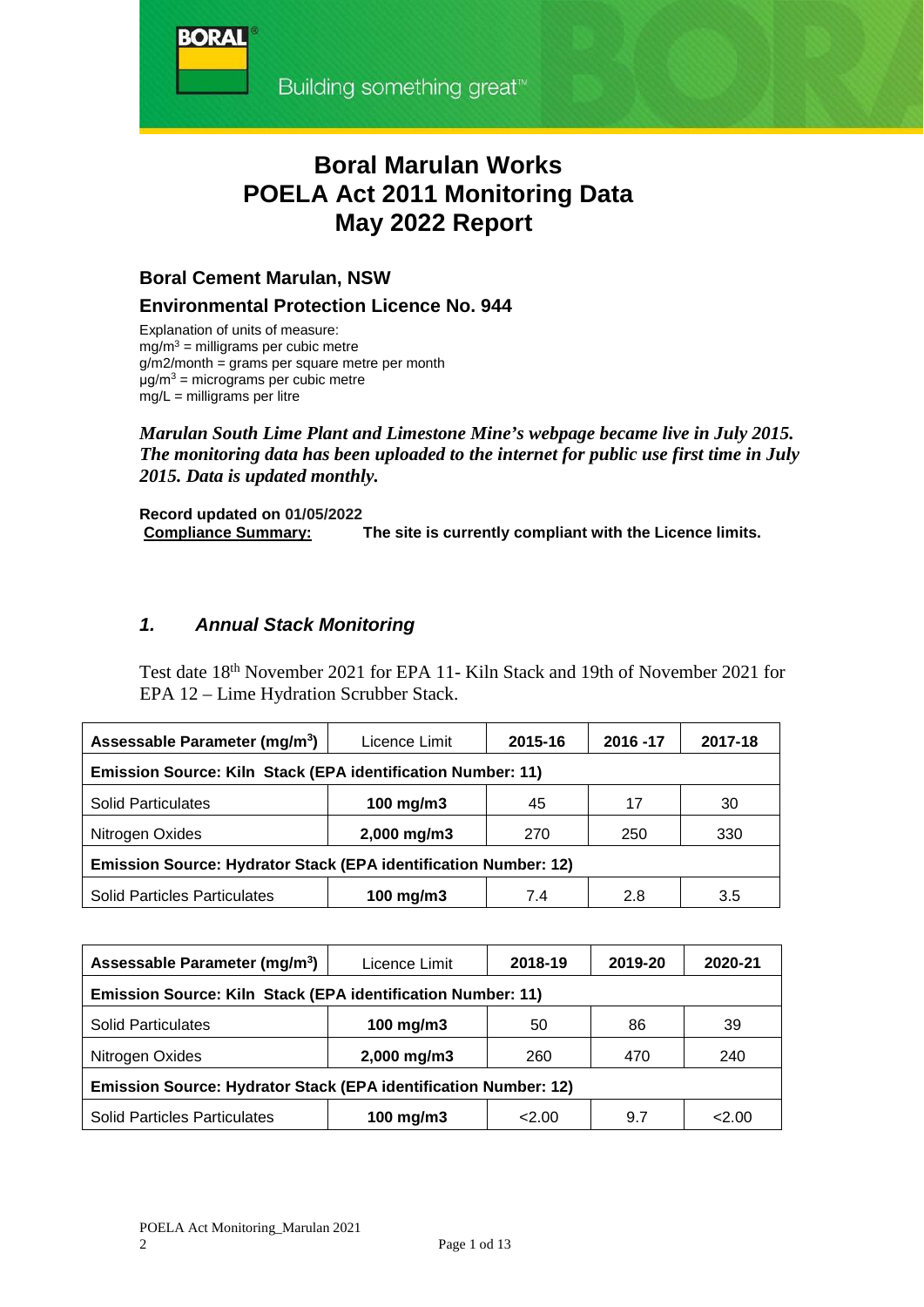

| Assessable Parameter (mg/m <sup>3</sup> )                       | Licence Limit | 2021-22 |  |  |  |  |  |  |
|-----------------------------------------------------------------|---------------|---------|--|--|--|--|--|--|
| Emission Source: Kiln Stack (EPA identification Number: 11)     |               |         |  |  |  |  |  |  |
| <b>Solid Particulates</b>                                       | 100 mg/m $3$  | 8.4     |  |  |  |  |  |  |
| Nitrogen Oxides                                                 | 2,000 mg/m3   | 370     |  |  |  |  |  |  |
| Emission Source: Hydrator Stack (EPA identification Number: 12) |               |         |  |  |  |  |  |  |
| <b>Solid Particles Particulates</b>                             | 100 mg/m $3$  | 2.00    |  |  |  |  |  |  |

**Compliance summary**: Marulan plant is compliant with the Licence stack emission limits. The latest testing was done during Annual Stack Monitoring in October 2020

Space intentionally left blank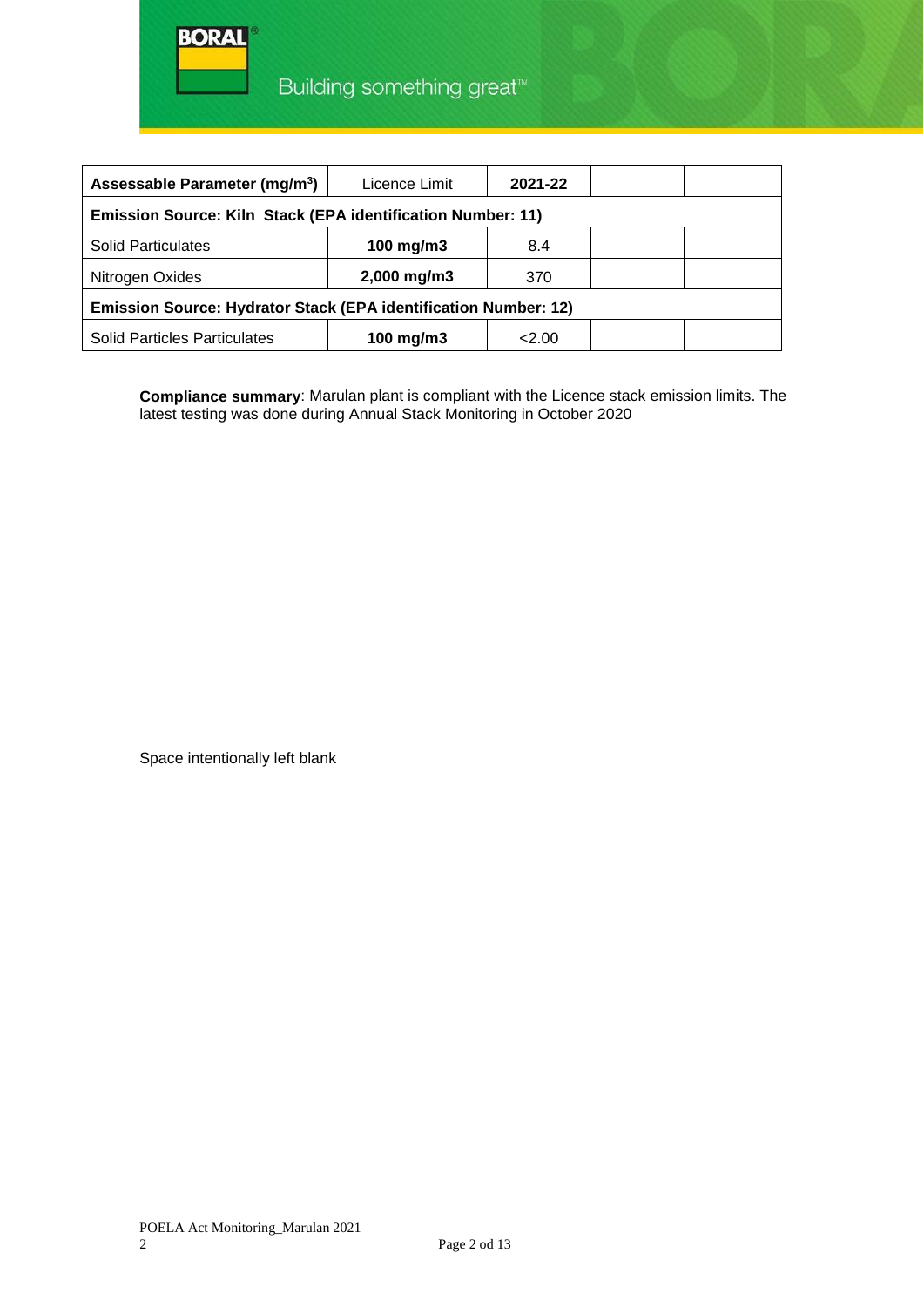

## *2. Ambient air monitoring*

#### **2.1 Dust Deposition Gauges:** Total Insoluble Matter (g/m<sup>2</sup>month)

This test measures the levels of the coarse dust (generated mostly from unsealed roads, raw material handling, open stockpiles, etc.). It is a measure of dust *nuisance* (dust on cars, washing, window panes) in the immediate vicinity of the source, as the heavy dust settles quickly and doesn't travel far. It is not an indication of potential health problems as it doesn't penetrate into the respiratory system due to a large size of dust particles.

#### **Licence limit**: Not specified.

The NSW State guideline of 4 g/m<sup>2</sup>/month (presented as 12-month rolling average) was adopted as an internal indicator of site performance.

Date published: N/A

**BORA** 

|                 |                 |           | <b>Dust Deposition Gauges</b> |                                       |  |  |
|-----------------|-----------------|-----------|-------------------------------|---------------------------------------|--|--|
| Report received | Month           | Report    |                               | (g/m2/month 12-month rolling average) |  |  |
| on              |                 | Published | EPA ID No. 1                  | EPA ID No. 16                         |  |  |
|                 |                 |           | (Nearest Residence)           | (Stores Paddock Hill)                 |  |  |
| N/A             | Jan 2015        | N/A       | 1.72                          | 3.72                                  |  |  |
| N/A             | Feb 2015        | N/A       | 1.61                          | 3.38                                  |  |  |
| N/A             | Mar 2015        | N/A       | 1.81                          | 3.33                                  |  |  |
| N/A             | Apr 2015        | N/A       | 1.83                          | 3.40                                  |  |  |
| N/A             | May 2015        | N/A       | 1.96                          | 3.44                                  |  |  |
| 17/07/15        | Jun 2015        | 10/08/15  | 2.16                          | 3.59                                  |  |  |
| 21/08/15        | <b>Jul 2015</b> | 07/09/15  | 2.20                          | 3.56                                  |  |  |
| 22/09/15        | Aug 2015        | 06/10/15  | 2.15                          | 3.34                                  |  |  |
| 23/10/15        | Sep 2015        | 09/11/15  | 2.11                          | 3.32                                  |  |  |
| 20/11/15        | Oct 2015        | 10/12/15  | 2.30                          | 3.33                                  |  |  |
| 21/12/15        | Nov 2015        | 11/01/16  | 2.15                          | 3.38                                  |  |  |
| 21/01/16        | Dec 2015        | 08/02/16  | 2.53                          | 3.95                                  |  |  |
| 19/02/16        | Jan 2016        | 02/03/16  | 2.53                          | 3.7                                   |  |  |
| 18/03/16        | Feb 2016        | 29/03/16  | 2.50                          | 2.88                                  |  |  |
| 22/04/16        | Mar 2016        | 22/04/16  | 2.51                          | 3.82                                  |  |  |
| 20/05/16        | Apr 2016        | 20/05/16  | 2.43                          | 3.7                                   |  |  |
| 24/06/16        | May 2016        | 24/06/16  | 2.25                          | 3.9                                   |  |  |
| 27/07/16        | Jun 2016        | 27/07/16  | 2.07                          | 3.8                                   |  |  |
| 23/08/16        | <b>Jul 2016</b> | 23/08/16  | 2.12                          | 3.8                                   |  |  |
| 02/09/16        | Aug 2016        | 02/09/16  | 2.23                          | 4.14                                  |  |  |
| 28/10/16        | Sep 2016        | 28/10/16  | 2.33                          | 4.3                                   |  |  |
| 23/11/16        | Oct 2016        | 23/11/16  | 2.21                          | 4.2                                   |  |  |
| 21/12/16        | Nov 2016        | 21/12/16  | 2.4                           | 4.5                                   |  |  |
| 25/01/17        | Dec 2016        | 25/01/17  | 2.5                           | 7.50                                  |  |  |
| 21/02/17        | Jan 2017        | 21/02/17  | 2.77                          | 7.52                                  |  |  |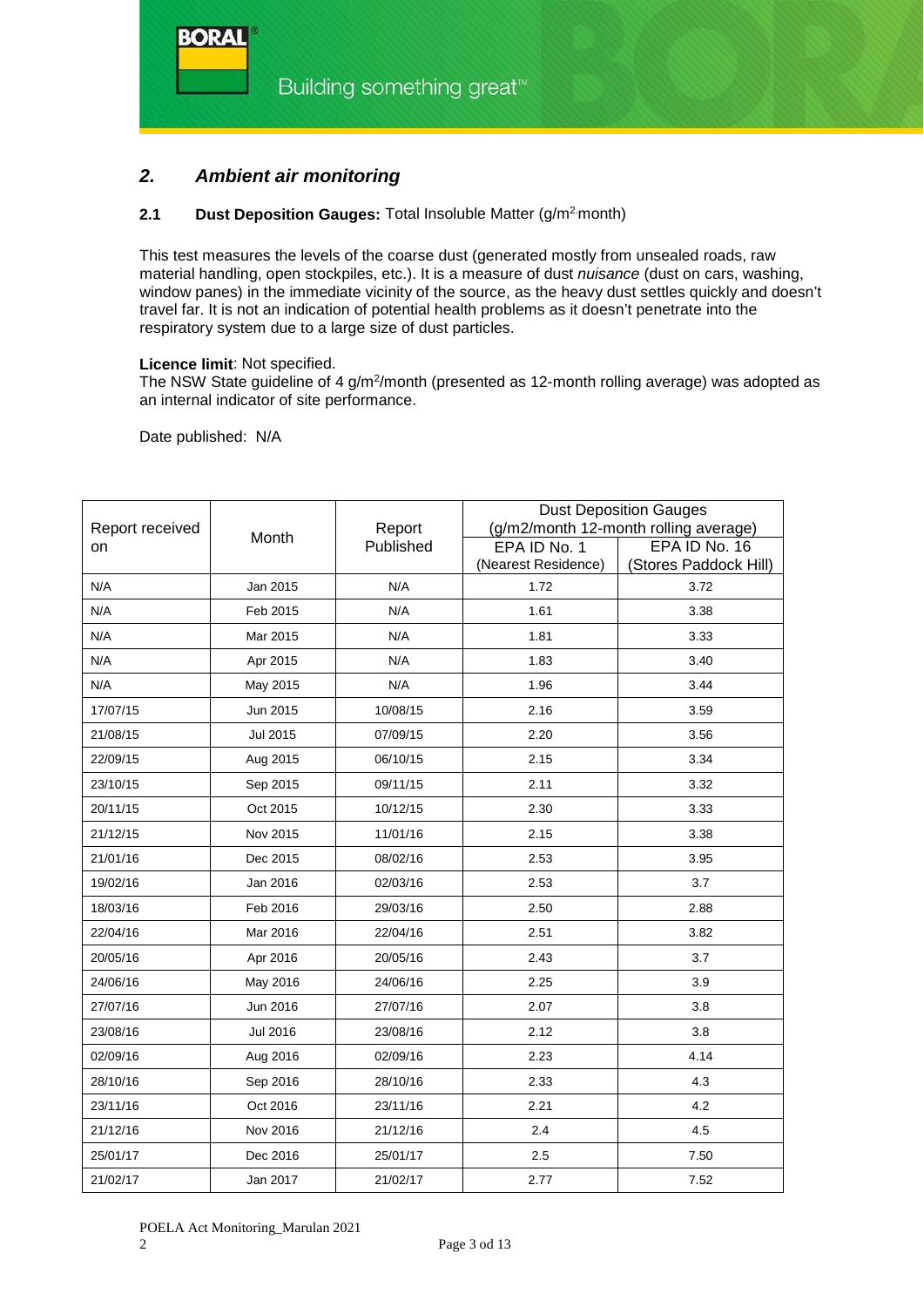®

|                 |                  |           | <b>Dust Deposition Gauges</b> |                                       |  |  |
|-----------------|------------------|-----------|-------------------------------|---------------------------------------|--|--|
| Report received |                  | Report    |                               | (g/m2/month 12-month rolling average) |  |  |
| on              | Month            | Published | EPA ID No. 1<br>(Nearest      | EPA ID No. 16                         |  |  |
|                 |                  |           | Residence)                    | (Stores Paddock Hill)                 |  |  |
| 24/03/17        | Feb 2017         | 24/03/17  | 2.88                          | 7.70                                  |  |  |
| 20/04/17        | Mar 2017         | 20/04/17  | 2.86                          | 7.64                                  |  |  |
| 17/05/17        | Apr 2017         | 17/05/17  | 2.94                          | 7.85                                  |  |  |
| 20/06/17        | May 2017         | 20/06/17  | 3.10                          | 7.63                                  |  |  |
| 19/07/17        | Jun 2017         | 19/07/17  | 3.26                          | 8.15                                  |  |  |
| 22/08/17        | <b>Jul 2017</b>  | 22/08/17  | 3.24                          | 8.68                                  |  |  |
| 20/09/17        | Aug 2017         | 19/09/17  | 3.21                          | 8.64                                  |  |  |
| 20/10/17        | Sep 2017         | 20/10/17  | 3.24                          | 8.63                                  |  |  |
| 20/11/17        | Oct 2017         | 20/11/17  | 3.42                          | 8.63                                  |  |  |
| 21/12/17        | Nov 2017         | 21/12/17  | 3.32                          | 8.29                                  |  |  |
| 16/01/18        | Dec 2017         | 16/0118   | 3.12                          | 5.50                                  |  |  |
| 22/02/18        | Jan 2018         | 06/03/18  | 3.05                          | 5.36                                  |  |  |
| 22/03/18        | Feb 2018         | 06/04/18  | 3.69                          | 6.97                                  |  |  |
| 19/04/18        | Mar 2018         | 23/04/18  | 3.27                          | 7.08                                  |  |  |
| 16/04/18        | Apr 2018         | 02/05/18  | 3.39                          | 7.07                                  |  |  |
| 25/06/18        | May 2018         | 22/06/18  | 3.40                          | 7.22                                  |  |  |
| 23/07/18        | Jun 2018         | 17/08/18  | 3.33                          | 6.84                                  |  |  |
| 22/08/18        | <b>Jul 2018</b>  |           | 5.13                          | 6.86                                  |  |  |
| 25/09/18        | Aug 2018         |           | 5.24                          | 7.22                                  |  |  |
| 23/10/18        | Sep 2018         |           | 5.23                          | 9.88                                  |  |  |
| 13/11/18        | Oct 2018         |           | 5.23                          | 9.72                                  |  |  |
| 16/12/18        | Nov 2018         |           | 5.51                          | 12.26                                 |  |  |
| 25/01/19        | Dec 2018         |           | 5.15                          | 13.20                                 |  |  |
| 20/02/19        | Jan 2019         |           | $\overline{5.45}$             | 13.81                                 |  |  |
| 18/03/19        | Feb 2019         |           | 5.16                          | 12.86                                 |  |  |
| 02/05/19        | Mar 2019         |           | 4.94                          | 13.37                                 |  |  |
| 29/05/19        | Apr 2019         |           | 4.41                          | 13.43                                 |  |  |
| 29/06/19        | May 2019         |           | 4.38                          | 14.40                                 |  |  |
| 26/7/19         | Jun 2019         |           | 4.52                          | 14.71                                 |  |  |
|                 | <b>July 2019</b> |           | 4.57                          | 14.49                                 |  |  |
| 20/9/19         | Aug 2019         | 27/09/19  | 4.61                          | 14.56                                 |  |  |
| 24/10/19        | Sep 2019         | 29/09/19  | 5.07                          | 12.15                                 |  |  |
| 28/11/19        | Oct 2019         | 28/11/19  | 4.83                          | 13.02                                 |  |  |
| 23/12/19        | Nov 2019         | 20/12/19  | 4.38                          | 11.59                                 |  |  |
| 29/1/20         | Dec 2019         | 5/2/20    | 4.61                          | 11.66                                 |  |  |
| 28/2/20         | Jan 2020         | 4/3/20    | 4.27                          | 13.25                                 |  |  |
| 31/3/20         | Feb 2020         | 31/3/20   | 5.85                          | 13.29                                 |  |  |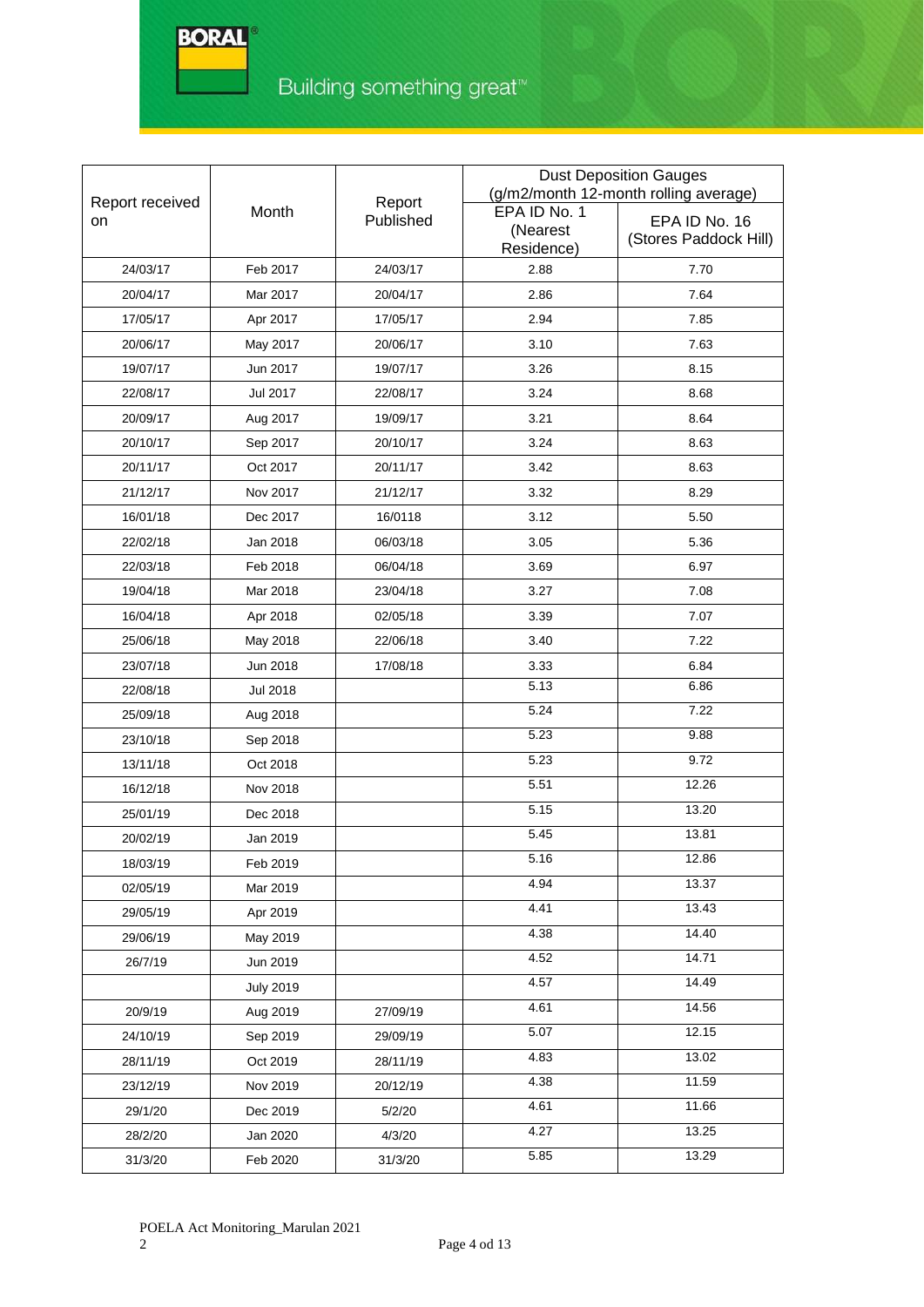|                       |                   |                     |                                        | <b>Dust Deposition Gauges</b><br>(g/m2/month 12-month rolling average) |
|-----------------------|-------------------|---------------------|----------------------------------------|------------------------------------------------------------------------|
| Report received<br>on | Month             | Report<br>Published | EPA ID No. 1<br>(Nearest<br>Residence) | EPA ID No. 16<br>(Stores Paddock Hill)                                 |
| 29/4/20               | Mar2020           | 29/4/20             | 5.67                                   | 12.75                                                                  |
| 27/5/20               | Apr 2020          | 27/5/20             | 5.87                                   | 12.78                                                                  |
| 26/6/20               | May 2020          | 26/6/20             | 6.23                                   | 11.94                                                                  |
| 26/6/20               | Jun 2020          | 5/8/20              | 7.23                                   | 11.56                                                                  |
| 27/8/20               | Jul 2020          | 27/8/20             | 6.85                                   | 11.31                                                                  |
| 27/9/20               | Aug 2020          | 27/9/20             | 6.55                                   | 10.93                                                                  |
| 27/10/20              | Sep 2020          | 27/10/20            | 7.22                                   | 10.73                                                                  |
| 30/11/20              | Oct 2020          | 30/11/20            | 7.56                                   | 9.53                                                                   |
| 27/1/21               | Nov 2020          | 20/1/21             | 7.76                                   | 11.07                                                                  |
| 10/2/21               | Dec 2020          |                     | 7.32                                   | 10.34                                                                  |
| 17/3/21               | Jan 2021          | 17/3/21             | 6.87                                   | 8.33                                                                   |
| 21/4/21               | Feb 2021          | 21/4/21             | 6.54                                   | 7.47                                                                   |
| 28/4/21               | March 2021        | 28/4/21             | 6.57                                   | 7.34                                                                   |
| 21/6/21               | April 2021        | 21/6/21             | 6.56                                   | 7.28                                                                   |
| 30/6/21               | May 2021          | 30/6/21             | 6.43                                   | 6.91                                                                   |
| 11/8/21               | June 2021         | 10/8/21             | 5.71                                   | 6.94                                                                   |
| 07/9/21               | <b>July 2021</b>  | 02/9/21             | 5.59                                   | 6.88                                                                   |
| 22/9/21               | Aug 21            | 23/9/21             | 5.53                                   | 6.88                                                                   |
| 12/11/21              | Sep 21            | 12/11/21            | 5.16                                   | 6.93                                                                   |
| 26/11/21              | Oct 21            | 26/11/21            | 5.06                                   | 6.97                                                                   |
| 22/12/21              | Nov <sub>21</sub> | 29/12/21            | 6.75                                   | 4.40                                                                   |
| 25/1/22               | Dec 21            | 25/1/22             | 6.61                                   | 4.09                                                                   |
| 1/3/22                | Jan 22            | 28/2/22             | 6.72                                   | 3.72                                                                   |
| 4/4/22                | Feb 22            | 25/3/22             | 5.90                                   | 3.74                                                                   |
| 19/5/22               | Mar 22            | 13/5/22             | 5.57                                   | 3.67                                                                   |
|                       |                   |                     |                                        |                                                                        |

**Compliance Summary:** The site does not have a compliance limit for dust deposition. Elevated results at the two licenced points is generally reflective of their proximity to operations or activities in the surrounding paddocks. The nearest residence monitoring point is now company owned.

The stores paddock hill gauge is located on the limestone premises and is used as an indicator to manage dust from operations. Further analysis of the dust has revealed that the majority of material was organic and likely to have been from windblown paddock grasses and bird depositions.

Nearest Residence monitoring station damaged in extreme weather on the 15/2/2020. No sample was taken for that month. Reading given in any month is an average of the prior 12 months where data available.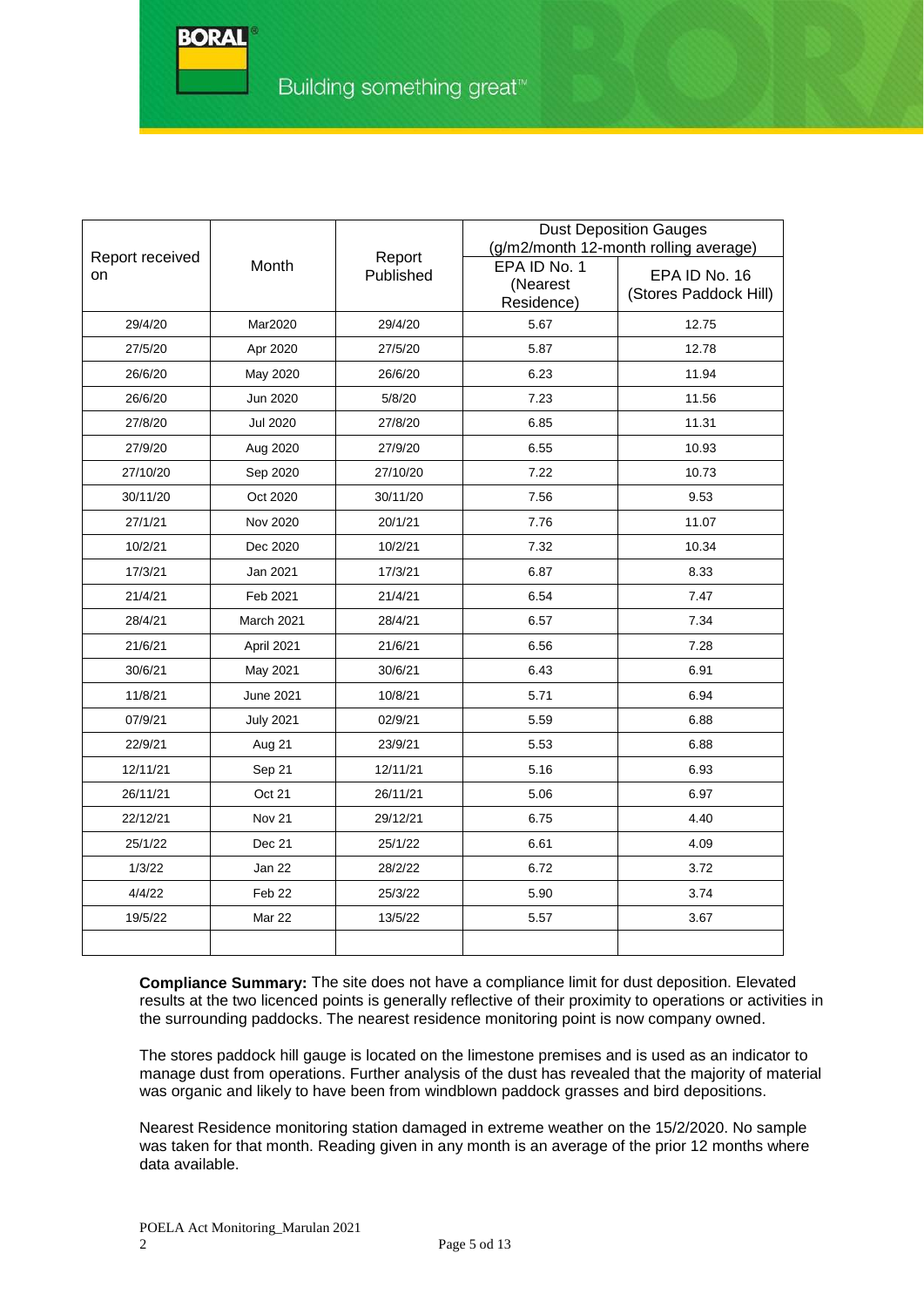#### **2.2** High Volume Air Sampling: PM<sub>10</sub> dust fraction

This test measures the levels of the fine dust suspended in the air (generated mostly from stack emissions). It is a measure of potential *health effects* (irritation of the respiratory tract) as the small particles can penetrate into the airways and the lungs. Fine dust can persist in the atmosphere for days or even months before it settles and can travel some distance.

#### **Licence limits**: Not specified.

RAD A

In absence of licence limits, the following guideline value was adopted: ● 24hr mean for PM10 of 50 μg/m3, as per *National Environment Protection (Air Quality) Measure* 2003.

#### Date published: Not applicable

| Sampling date        | 3/01/15                | 9/01/15                | 15/01/15               | 21/01/15               | 27/01/15 | 2/02/15  | 08/02/15 | 14/02//15 |
|----------------------|------------------------|------------------------|------------------------|------------------------|----------|----------|----------|-----------|
| $PM10$ (µg/m3)       | Motherboard<br>failure | Motherboard<br>failure | Motherboard<br>failure | Motherboard<br>failure | 10.62    | 27.6     | 6.92     | 5.88      |
|                      |                        |                        |                        |                        |          |          |          |           |
| Sampling date        | 20/02/15               | 26/02/15               | 04/03/15               | 10/03/15               | 16/03/15 | 22/03/15 | 28/03/15 | 03/04/15  |
| $PM10$ ( $\mu$ g/m3) | 29.64                  | 16.44                  | 31.49                  | 33.22                  | 32.41    | 20.06    | 22.57    | 8.94      |
|                      |                        |                        |                        |                        |          |          |          |           |
| Sampling date        | 09/04/15               | 15/04/15               | 21/04/15               | 27/04/15               | 03/05/15 | 09/05/15 | 15/05/15 | 21/05/15  |
| PM10 ( $\mu$ g/m3)   | 12.84                  | 17.38                  | 2.34                   | 3.18                   | 2.54     | 4.5      | 10.05    | 2.7       |

| Sampling date        |       | 27/05/15   02/06/15 |
|----------------------|-------|---------------------|
| $PM10$ ( $\mu$ g/m3) | 11 42 | 4 38                |

#### Data received from July 2015:

| Sampling date | 8/6/15   | 14/6/15  | 20/6/15  | 26/6/15  | 2/7/15   | 8/7/15   | 14/7/15  | 20/7/15  |
|---------------|----------|----------|----------|----------|----------|----------|----------|----------|
| Report date   | 10/7/15  | 10/7/15  | 10/7/15  | 10/7/15  | 10/7/15  | 11/8/15  | 11/8/15  | 11/8/15  |
| Upload date   | 10/8/15  | 10/8/15  | 10/8/15  | 10/8/15  | 10/8/15  | 07/09/15 | 07/09/15 | 07/09/15 |
| PM10 (µg/m3)  | 4.51     | 19.19    | 2.35     | 4.98     | 3.02     | 152.41   | 42.03    | 4.40     |
|               |          |          |          |          |          |          |          |          |
| Sampling date | 26/7/15  | 1/8/15   | 7/8/15   | 13/8/15  | 19/8/15  | 25/8/15  | 31/8/15  | 6/9/15   |
| Report date   | 11/8/15  | 11/8/15  | 11/9/15  | 11/9/15  | 11/9/15  | 11/9/15  | 11/9/15  | 20/10/15 |
| Upload date   | 07/09/15 | 07/09/15 | 06/10/15 | 06/10/15 | 06/10/15 | 06/10/15 | 06/10/15 | 07/09/15 |
| PM10 (µg/m3)  | 2.4      | 1.38     | 6.84     | 3.02     | 20.65    | 1.37     | 6.39     | 4.76     |
|               |          |          |          |          |          |          |          |          |
| Sampling date | 12/9/15  | 18/9/15  | 24/9/15  | 30/9/15  | 6/10/15  | 12/10/15 | 18/10/15 | 24/10/15 |
| Report date   | 20/10/15 | 20/10/15 | 20/10/15 | 20/10/15 | 20/10/15 | 20/10/15 | 9/11/15  | 9/11/15  |
| Upload date   | 07/09/15 | 09/11/15 | 09/11/15 | 09/11/15 | 09/11/15 | 09/11/15 | 10/12/15 | 10/12/15 |
| PM10 (µg/m3)  | 10.08    | 8.89     | 10.68    | 20.47    | 22.53    | 8.98     | 21.32    | 23.79    |
|               |          |          |          |          |          |          |          |          |
| Sampling date | 30/10/15 | 5/11/15  | 11/11/15 | 17/11/15 | 23/11/15 | 29/11/15 | 5/12/15  | 11/12/15 |
| Report date   | 9/11/15  | 21/12/15 | 21/12/15 | 21/12/15 | 21/12/15 | 21/12/15 | 21/12/15 | 15/01/16 |
| Upload date   | 10/12/15 | 11/01/16 | 11/01/16 | 11/01/16 | 11/01/16 | 11/01/16 | 11/01/16 | 08/02/16 |
| PM10 (µg/m3)  | 49.62    | 12.33    | 35.78    | 20.00    | 101.65   | 20.35    | 158.27   | 76.01    |
|               |          |          |          |          |          |          |          |          |
| Sampling date | 17/12/15 | 23/12/15 | 29/12/15 | 4/1/16   | 10/1/16  | 16/1/16  | 22/1/16  | 28/1/16  |
| Report date   | 15/01/16 | 15/01/16 | 15/01/16 | 15/01/16 | 9/2/16   | 9/2/16   | 9/2/16   | 9/2/16   |
| Upload date   | 08/02/16 | 08/02/16 | 08/02/16 | 08/02/16 | 10/3/16  | 10/3/16  | 10/3/16  | 10/3/16  |
| PM10 (µg/m3)  | 63.88    | 44.76    | 44.31    | 33.85    | 36.94    | 6.13     | 19.44    | 19.94    |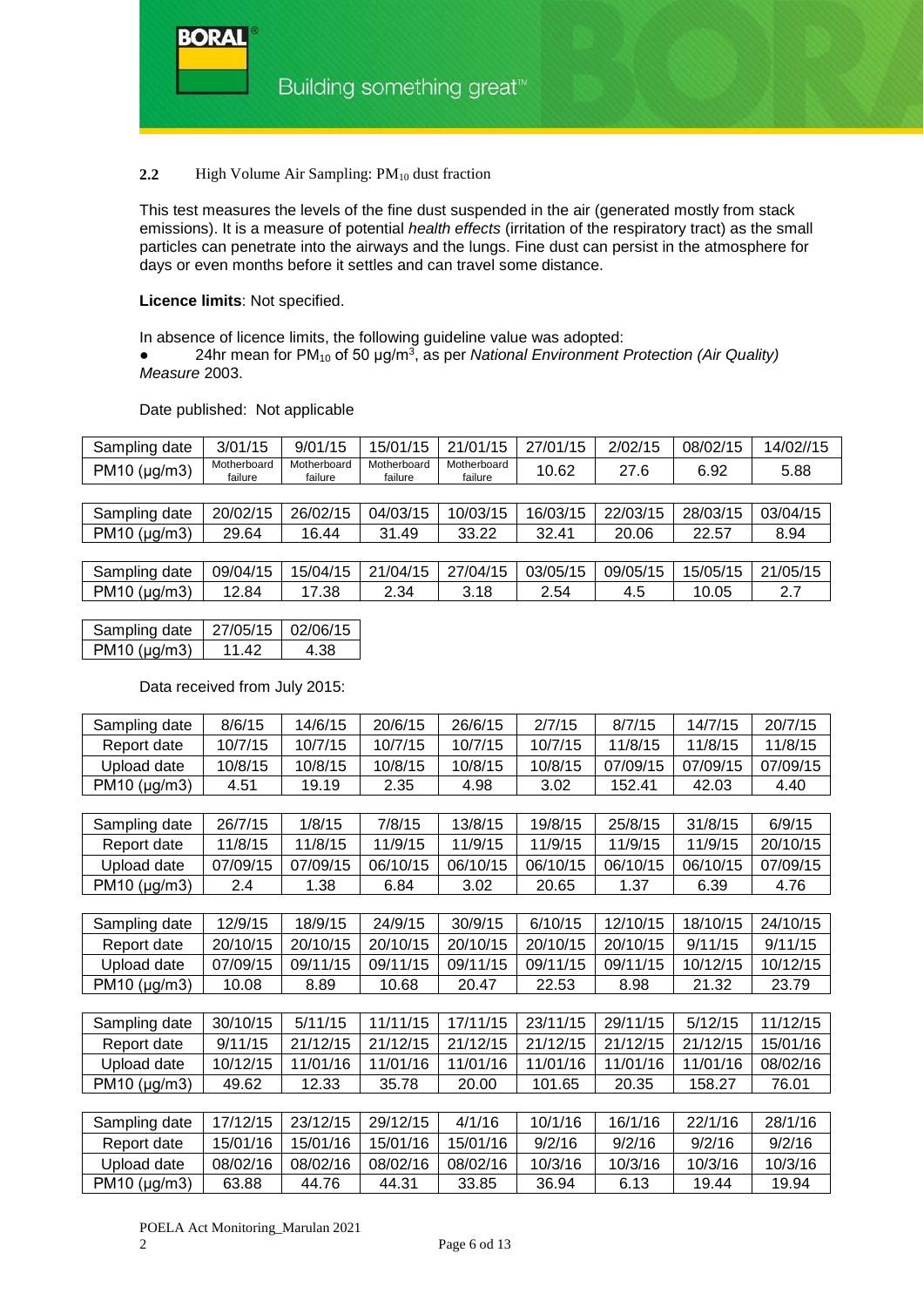**BORAL** 

E

| Sampling date     | 3/2/16   | 9/2/16   | 15/2/16  | 21/2/16  | 27/2/16  | 4/3/16   | 10/3/16  | 16/3/16  |
|-------------------|----------|----------|----------|----------|----------|----------|----------|----------|
| Report date       | 9/2/16   | 14/3/16  | 14/3/16  | 14/3/16  | 14/3/16  | 19/4/16  | 19/4/16  | 19/4/16  |
| Upload date       | 10/4/16  | 10/4/16  | 10/4/16  | 10/4/16  | 10/4/16  | 10/5/16  | 10/5/16  | 10/5/16  |
| PM10 (µg/m3)      | 25.18    | 34.7     | 38.28    | 16.97    | 9.83     | 34.41    | 49.13    | 10.48    |
|                   |          |          |          |          |          |          |          |          |
| Sampling date     | 22/3/16  | 28/3/16  | 3/4/16   | 9/4/16   | 15/4/16  | 21/4/16  | 29/4/16  | 3/5/16   |
| Report date       | 19/4/16  | 19/4/16  | 19/4/16  | 19/4/16  | 13/5/16  | 13/5/16  | 13/5/16  | 13/5/16  |
| Upload date       | 10/5/16  | 10/5/16  | 10/5/16  | 10/5/16  | 10/6/16  | 10/6/16  | 10/6/16  | 10/6/16  |
| PM10 (µg/m3)      | 3.92     | 16.95    | 21.54    | 29.43    | 28.66    | 16.16    | 23.33    | 6.69     |
|                   |          |          |          |          |          |          |          |          |
| Sampling date     | 9/5/16   | 15/5/16  | 21/5/16  | 27/5/16  | 2/6/16   | 8/6/16   | 14/6/16  | 20/6/16  |
| Report date       | 22/6/16  | 22/6/16  | 22/6/16  | 22/6/16  | 22/6/16  | 22/6/16  | 19/7/16  | 19/7/16  |
| Upload date       | 13/7/16  | 13/7/16  | 13/7/16  | 13/7/16  | 13/7/16  | 13/7/16  | 10/8/16  | 10/8/16  |
| PM10 (µg/m3)      | 2.96     | 9.68     | 58.18    | 2.28     | 5.66     | 1.01     | 15.04    | 1.86     |
| Sampling date     | 26/6/16  | 2/7/16   | 8/7/16   | 14/7/16  | 20/7/16  | 26/7/16  | 1/8/16   | 7/8/16   |
| Report date       | 19/7/16  | 19/7/16  | 19/7/16  | 12/8/16  | 12/8/16  | 12/8/16  | 12/8/16  | 13/9/16  |
| Upload date       | 10/8/16  | 10/8/16  | 10/8/16  | 10/9/16  | 10/9/16  | 10/9/16  | 10/9/16  | 10/10/16 |
| PM10 (µg/m3)      | 10.05    | 4.61     | 10.50    | 3.41     | 1.75     | 2.78     | 1.83     | 15.59    |
|                   |          |          |          |          |          |          |          |          |
| Sampling date     | 13/8/16  | 19/8/16  | 25/8/16  | 31/8/16  | 6/9/16   | 12/9/16  | 18/9/16  | 24/9/16  |
| Report date       | 13/9/16  | 13/9/16  | 13/9/16  | 13/9/16  | 13/9/16  | 28/10/16 | 28/10/16 | 28/10/16 |
| Upload date       | 10/10/16 | 10/10/16 | 10/10/16 | 10/10/16 | 10/10/16 | 10/11/16 | 10/11/16 | 10/11/16 |
| PM10 $(\mu g/m3)$ | 7.38     | 25.42    | 4.46     | 9.10     | 22.52    | 15.06    | 12.76    | 6.93     |
|                   |          |          |          |          |          |          |          |          |
| Sampling date     | 30/9/16  | 6/10/16  | 12/10/16 | 18/10/16 | 24/10/16 | 30/10/16 | 5/11/16  | 11/11/16 |
| Report date       | 28/10/16 | 28/10/16 | 28/10/16 | 28/10/16 | 18/11/16 | 18/11/16 | 18/11/16 | 18/12/16 |
| Upload date       | 10/11/16 | 10/11/16 | 10/11/16 | 10/11/16 | 20/12/16 | 20/12/16 | 20/12/16 | 20/12/16 |
| PM10 (µg/m3)      | 3.34     | 7.61     | 2.23     | 3.96     | 9.09     | 15.24    | 16.36    | 23.98    |
|                   |          |          |          |          |          |          |          |          |
| Sampling date     | 17/11/16 | 23/11/16 | 29/11/16 | 5/12/16  | 11/12/16 | 17/12/16 | 23/12/16 | 29/12/16 |
| Report date       | 18/12/16 | 18/12/16 | 18/12/16 | 18/12/16 | 20/1/17  | 20/1/17  | 20/1/17  | 20/1/17  |
| Upload date       | 20/12/16 | 20/12/16 | 20/12/16 | 20/12/16 | 10/2/17  | 10/2/17  | 10/2/17  | 10/2/17  |
| PM10 (µg/m3)      | 23.3     | 18.51    | 24.14    | 50.68    | 27.27    | 13.18    | 34.22    | 17.81    |
|                   |          |          |          |          |          |          |          |          |
| Sampling date     | 4/1/17   | 10/1/7   | 16/1/17  | 22/1/17  | 28/1/17  | 3/2/17   | 9/2/17   | 15/2/17  |
| Report date       | 20/1/17  | 20/1/17  | 20/1/17  | 13/2/17  | 13/2/17  | 13/2/17  | 21/3/17  | 21/3/17  |
| Upload date       | 10/2/17  | 10/2/17  | 10/2/17  | 10/3/17  | 10/3/17  | 10/3/17  | 10/4/17  | 10/4/17  |
| PM10 (µg/m3)      | 12.44    | 20.87    | 51.24    | 27.25    | 32.54    | 33.17    | 43.81    | 64.66    |
|                   |          |          |          |          |          |          |          |          |
| Sampling date     | 21/2/17  | 27/2/17  | 5/3/17   | 11/3/17  | 17/3/17  | 23/3/17  | 29/3/17  | 4/4/17   |
| Report date       | 21/3/17  | 21/3/17  | 21/3/17  | 21/3/17  | 11/4/17  | 11/4/17  | 11/4/17  | 11/4/17  |
| Upload date       | 10/4/17  | 10/4/17  | 10/4/17  | 10/4/17  | 10/5/17  | 10/5/17  | 10/5/17  | 10/5/17  |
| PM10 (µg/m3)      | 52.19    | 38.37    | 26.36    | 61.15    | 2.74     | 5.44     | 18.92    | 2.02     |
|                   |          |          |          |          |          |          |          |          |

| Sampling date | 10/4/17 | 16/4/17 | 22/4/17 | 28/4/17 | 4/5/17       | $10/5/1^-$ | 16/5/17 | 22/5/17 |
|---------------|---------|---------|---------|---------|--------------|------------|---------|---------|
| Report date   | 16/5/17 | 16/5/17 | 16/5/17 | 16/5/17 | 16/5/17      | 13/6/17    | 13/6/17 | 13/6/17 |
| Upload date   | 10/7/17 | 10/7/17 | 10/7/17 | 10/7/17 | $10/7/1^{-}$ | 10/7/17    | 10/7/1  | 10/7/17 |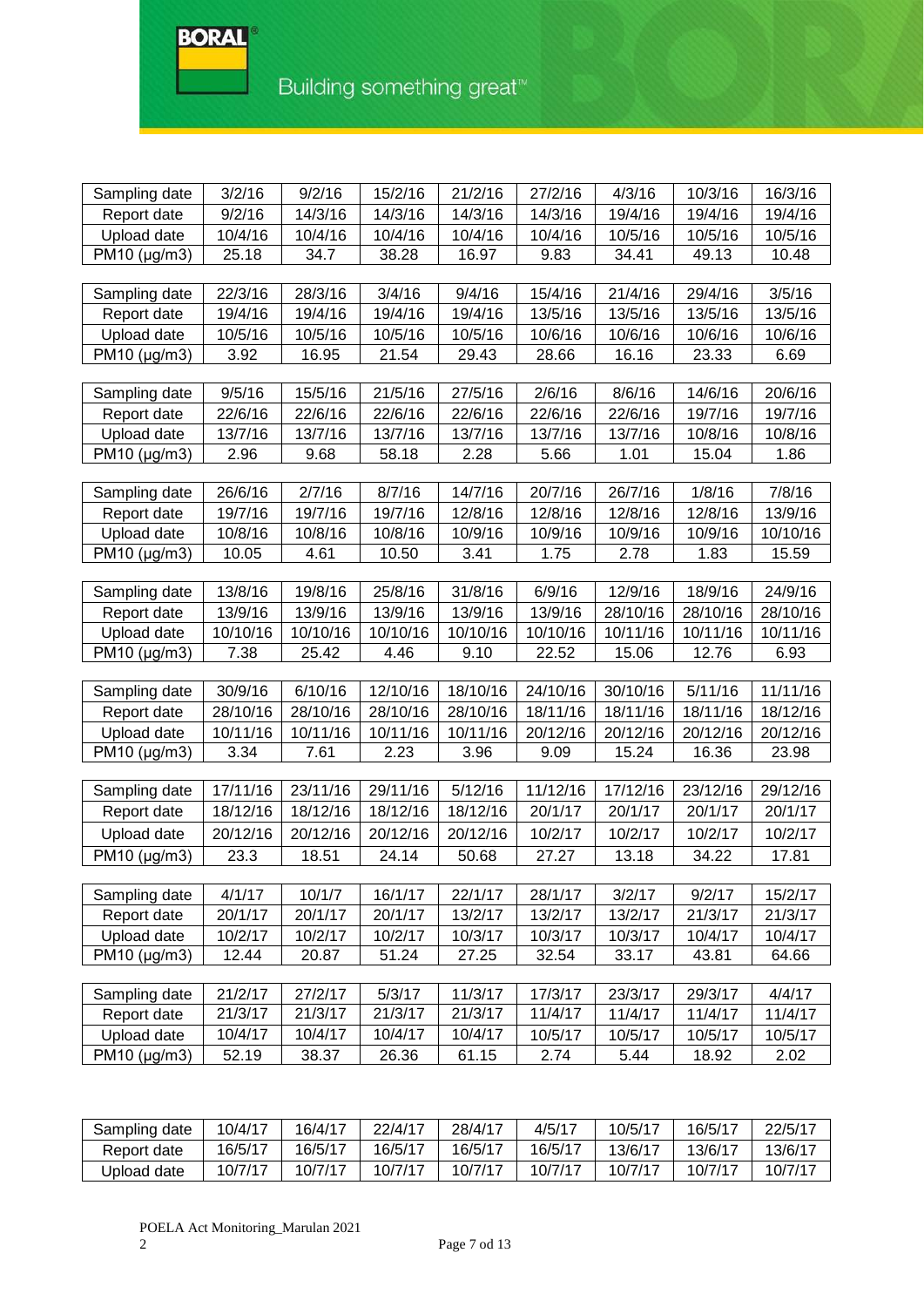## **BORAL**

G

# Building something great<sup>™</sup>

| $PM10$ (µg/m3)       | 4.77    | 12.83   | 20.70   | 5.22    | 20.45   | 47.86   | 8.90    | 7.26    |
|----------------------|---------|---------|---------|---------|---------|---------|---------|---------|
|                      |         |         |         |         |         |         |         |         |
| Sampling date        | 28/5/17 | 3/6/17  | 9/6/17  | 15/6/17 | 21/6/17 | 27/6/17 | 3/7/17  | 9/7/17  |
| Report date          | 13/6/17 | 13/6/17 | 12/7/17 | 12/7/17 | 12/7/17 | 12/7/17 | 12/7/17 | 14/8/17 |
| Upload date          | 10/7/17 | 10/7/17 | 10/8/17 | 10/8/17 | 10/8/17 | 10/8/17 | 10/8/17 | 10/9/17 |
| $PM10$ ( $\mu$ g/m3) | 5.69    | 17.58   | 3.53    | 14.01   | 6.5     | 27.67   | 17.7    | 3.15    |
|                      |         |         |         |         |         |         |         |         |
| Sampling date        | 15/7/17 | 21/7/17 | 27/7/17 | 2/8/17  | 8/8/17  | 14/8/17 | 20/8/17 | 26/8/17 |
| Report date          | 14/8/17 | 14/8/17 | 14/8/17 | 14/8/17 | 14/8/17 | note *1 | note *1 | note *1 |
| Upload date          | 10/9/17 | 10/9/17 | 10/9/17 | 10/9/17 | 10/9/17 |         |         |         |
| $PM10$ (µg/m3)       | 6.73    | 15.97   | 26.88   | 8.04    | 3.87    |         |         |         |
|                      |         |         |         |         |         |         |         |         |

| Sampling date      | 1/9/2017 | 6/9/2017<br>*? | 14/9/17<br>$*$ 4 | 19/9/17  | 22/9/17<br>$*1$ | 25/9/17  | 3/10/17  | 7/10/17  |
|--------------------|----------|----------------|------------------|----------|-----------------|----------|----------|----------|
| Report date        | 12/9/17  | 12/9/17        | 11/10/17         | 11/10/17 | 11/10/17        | 11/10/17 | 11/10/17 | 11/10/17 |
| Upload date        | 10/10/17 | 10/10/17       | 10/11/17         | 10/11/17 | 10/11/17        | 10/11/17 | 10/11/17 | 10/11/17 |
| PM10 ( $\mu$ g/m3) | 8.66     | ∣.67           | 5.83             | 8.92     | 44.27           | 6.12     | 13.15    | 11.18    |

|                |            | 16/10/17  |          |            | 26/10/17 |           | 3/11/17   |           |
|----------------|------------|-----------|----------|------------|----------|-----------|-----------|-----------|
|                |            | (replace) |          |            | replace  |           | (replace) |           |
| Sampling date  | 13/10/17   | ment run  | 19/10/17 | 25/10/17   | ment run | 31/10/17  | ment run  | 6/11/17   |
|                |            | for the   |          |            | for      |           | for       |           |
|                |            | 13/10     |          |            | 25/10    |           | 31/10     |           |
| Report date    | failure *3 | 13/11/17  | 13/11/17 | failure *3 | 13/11/17 | failure*3 | 13/11/17  | failure*3 |
| Upload date    |            | 10/1/18   | 10/1/18  |            | 10/1/18  |           | 10/1/18   |           |
| $PM10$ (µg/m3) |            | 25.40     | 17.20    |            | 5.48     |           | 7.12      |           |

| Sampling date        | 7/11/17  | 12/11/17 | 18/11/17   | 24/11/17  | 30/11/17  | 6/12/17  | 7/12/17  | 12/12/17 |
|----------------------|----------|----------|------------|-----------|-----------|----------|----------|----------|
| Report date          | 14/12/17 | 14/12/17 | failure *3 | failure*3 | failure*3 | 14/12/17 | 14/12/17 |          |
| Upload date          | 10/1/18  | 10/1/18  |            |           |           | 10/1/18  | 10/1/18  |          |
| $PM10$ ( $\mu$ g/m3) | 10.62    | 17.47    |            |           |           | 5.60     | 6.27     | 73.51    |

| Sampling date        | 18/12/17 | 24/12/17 | 30/12/17 | 5/01/18 | 11/01/18 | 17/01/18 | 23/01/18 | 29/01/18 |
|----------------------|----------|----------|----------|---------|----------|----------|----------|----------|
| Report date          |          |          |          |         |          |          |          |          |
| Upload date          | 6/03/18  | 6/03/18  | 6/03/18  | 6/03/18 | 6/03/18  | 6/03/18  | 6/03/18  | 6/03/18  |
| $PM10$ ( $\mu$ g/m3) | 70.11    | 33.99    | 37.34    | 61.79   | 38.41    | 51.02    | 114.45   | 43.09    |

| Sampling date        | 4/02/18 | 10/02/18 | 19/02/18 | 22/02/18 | 28/02/18 | 6/03/18  | 12/03/18 | 21/03/18 <sup>*4</sup> |
|----------------------|---------|----------|----------|----------|----------|----------|----------|------------------------|
| Report date          |         | 15/03/18 | 15/03/18 | 15/03/18 | 15/03/18 | 15/03/18 | 12/04/18 | 12/04/18               |
| Upload date          | 6/04/18 | 6/04/18  | 6/04/18  | 6/04/18  | 6/04/18  | 6/04/18  |          |                        |
| $PM10$ ( $\mu$ g/m3) | 24.79   | 40.06    | 16.64    | 37.31    | 12.18    | 24.61    | 112.18   | 11.68                  |

| Sampling date        | 24/03/18 | 30/03/18 | 5/04/18  | 11/04/18 | 17/04/18 | 23/04/18 | 30/04/18 | 5/05/18  |
|----------------------|----------|----------|----------|----------|----------|----------|----------|----------|
| Report date          | 12/04/18 | 12/04/18 | 11/05/18 | 11/05/18 | 11/05/18 | 11/05/18 | 11/05/18 | 11/05/18 |
| Upload date          | 28/05/18 | 28/05/18 | 28/05/18 | 28/05/18 | 28/05/18 | 28/05/18 | 28/05/18 | 28/05/18 |
| $PM10$ ( $\mu$ g/m3) | 61.09    | 50.30    | 126.5    | 79.1     | 144.84   | 121.08   | 24.89    | 5.22     |
|                      |          |          |          |          |          |          |          |          |
| Sampling date        | 11/05/18 | 17/05/18 | 22/05/18 | 23/05/18 | 29/05/18 | 04/06/18 | 10/06/18 | 04/06/18 |
| Report date          | 13/06/18 |          | 13/06/18 | 13/06/18 | 13/06/18 | 13/06/18 | 13/06/18 | 13/06/18 |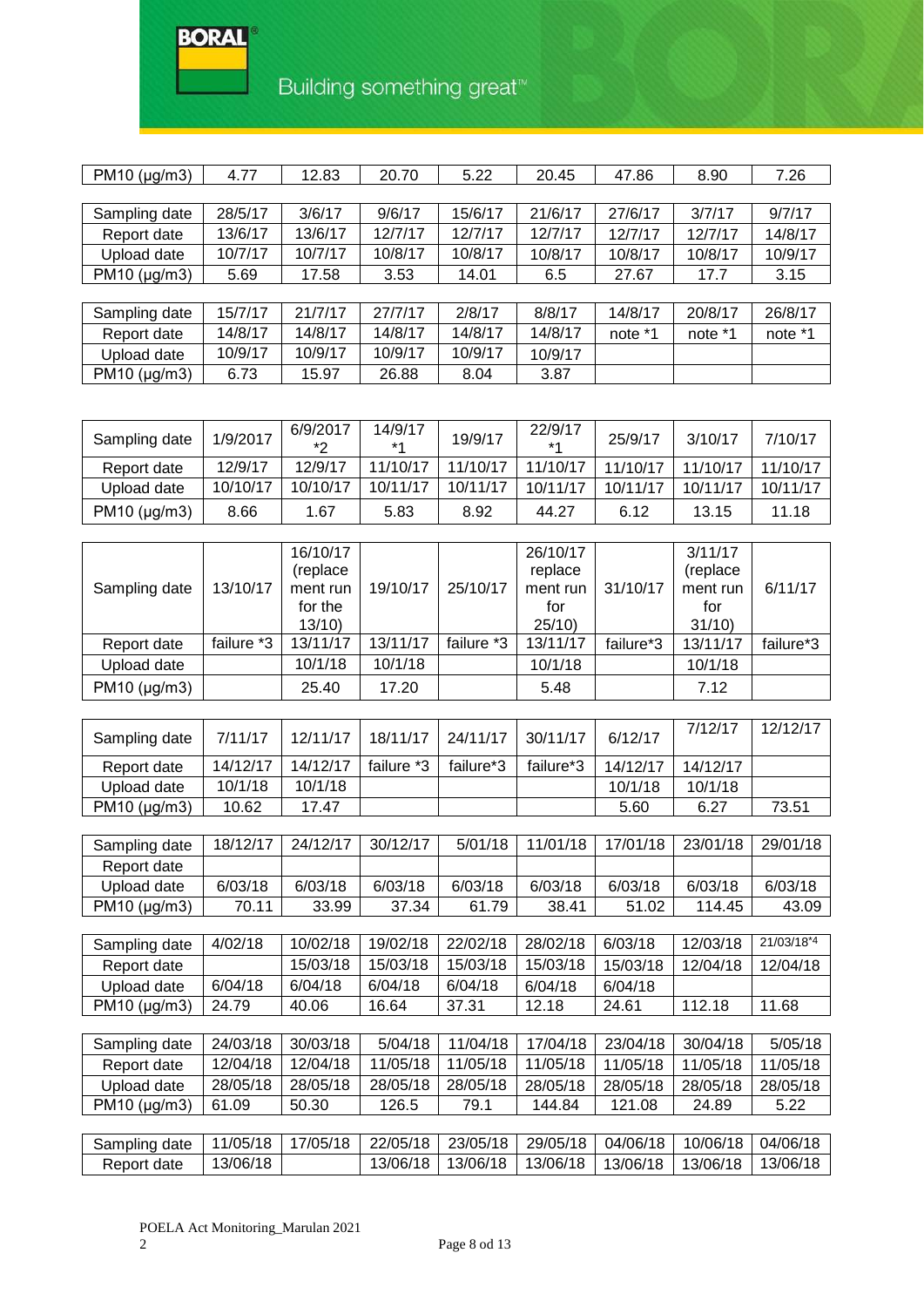

Building something great<sup>™</sup>

| Upload date          | 02/07/18 | 02/07/18 | 02/07/18 | 02/07/18 | 02/07/18 | 02/07/18 |          | 02/07/18 |
|----------------------|----------|----------|----------|----------|----------|----------|----------|----------|
| PM10 (µg/m3)         | 1.53     |          | 17.18    | 19.87    | 49.09    | 11.70    | 1.58     | 11.70    |
|                      |          |          |          |          |          |          |          |          |
| Sampling date        | 10/06/18 | 16/06/18 | 22/06/18 | 28/06/18 | 04/07/18 | 10/07/18 | 16/07/18 | 22/07/18 |
| Report date          | 13/06/18 | 11/07/18 | 11/07/18 | 11/07/18 | 11/07/18 | 08/08/18 | 08/08/18 | 08/08/18 |
| Upload date          | 02/07/18 | 17/08/18 | 17/08/18 | 17/08/18 | 17/08/18 |          |          |          |
| PM10 (µg/m3)         | 1.58     | 0.13     | 6.90     | 10.81    | 13.79    | 7.09     | 4.77     |          |
|                      |          |          |          |          |          |          |          |          |
| Sampling date        | 25/07/18 | 28/07/18 | 3/08/18  | 09/08/18 | 15/08/18 | 21/08/18 | 27/08/18 | 04/09/18 |
| Report date          | 08/08/18 | 08/08/18 | 08/08/18 | 19/09/18 | 19/09/18 | 19/09/18 | 19/09/18 | 19/09/18 |
| PM10 (µg/m3)         | 3.36     | 13.38    | 38.99    | 14.93    | 3.25     | 1.99     | 23.14    | 32.76    |
| Sampling date        | 08/09/18 | 15/09/18 | 20/09/18 | 26/09/18 | 02/10/18 | 08/10/18 | 14/10/18 | 20/10/18 |
| Report date          | 19/09/18 | 17/10/18 | 17/10/18 | 17/10/18 | 17/10/18 | 17/10/18 | 9/11/18  | 9/11/18  |
| PM10 (µg/m3)         | 7.00     | 18.30    | 27.02    | 9.35     | 50.98    | 13.00    | 5.39     | 17.74    |
|                      |          |          |          |          |          |          |          |          |
| Sampling date        | 26/10/18 | 1/11/18  | 7/11/18  | 13/11/18 | 19/11/18 | 25/11/18 | 1/12/18  | 7/12/18  |
| Report date          | 9/11/18  | 9/11/18  | 14/12/18 | 14/12/18 | 14/12/18 | 14/12/18 | 14/12/18 | 14/12/18 |
| PM10 (µg/m3)         | 19.43    | 35.33    | 38.23    | 86.01    | 35.31    | 10.23    | 14.75    | 37.08    |
|                      |          |          |          |          |          |          |          |          |
| Sampling date        | 13/12/18 | 19/12/18 | 25/12/18 | 31/12/18 | 12/01/19 | 15/01/19 | 30/01/19 | 5/02/19  |
| Report date          | 14/01/18 | 14/01/18 | 14/01/18 | 14/01/18 | 12/02/19 | 12/02/19 | 12/02/19 | 12/02/19 |
| $PM10$ ( $\mu$ g/m3) | 15.32    | 22.41    | 19.62    | 46.78    | 18.21    | 40.30    | 39.31    | 27.77    |
|                      |          |          |          |          |          |          |          |          |
| Sampling date        | 11/02/19 | 13/02/19 | 17/02/19 | 23/02/19 | 1/03/19  | 7/03/19  | 13/03/19 | 19/03/19 |
| Report date          | 11/03/19 | 11/03/19 | 11/03/19 | 11/03/19 | 11/03/19 | 30/04/19 | 30/04/19 | 30/04/19 |
| PM10 (µg/m3)         | 9.60     | 20.23    | 32.06    | 76.20    | 18.30    | 56.73    | 53.22    | 6.86     |
|                      |          |          |          |          |          |          |          |          |
| Sampling date        | 25/03/19 | 31/03/19 | 06/04/19 | 12/04/19 | 18/04/19 | 24/04/19 | 30/04/19 | 06/05/19 |
| Report date          | 30/04/19 | 30/04/19 | 30/04/19 | 20/05/19 | 20/05/19 | 20/05/19 | 20/05/19 | 20/05/19 |
| PM10 (µg/m3)         | 4.58     | 0.34     | 12.81    | 33.58    | 21.05    | 24.74    | 49.05    | 6.74     |
| Sampling date        | 12/04/19 | 18/04/19 | 24/04/19 | 30/04/19 | 05/06/19 | 11/06/19 | 17/06/19 | 23/06/19 |
| Report date          | 19/06/19 | 19/06/19 | 19/06/19 | 19/06/19 | 19/06/19 | 19/06/19 | 19/07/19 | 19/07/19 |
| PM10 (µg/m3)         | 1.18     | 19.92    | 11.27    | 1.42     | 3.36     | 16.75    | 70.1     | 8.87     |
|                      |          |          |          |          |          |          |          |          |
| Sampling date        | 29/06/19 | 05/07/19 | 11/07/19 | 17/07/19 | 23/07/19 | 29/07/19 | 04/08/19 | 10/08/19 |
| Report date          | 19/07/19 | 19/07/19 | 29/09/19 | 29/09/19 | 29/09/19 | 29/09/19 | 29/09/19 | 29/09/19 |
| PM10 (µg/m3)         | 14.68    | 10.20    | 21.49    | 21.42    | 21.45    | 21.26    | 20.69    | 20.50    |
|                      |          |          |          |          |          |          |          |          |
| Sampling date        | 16/08/19 | 22/08/19 | 28/08/19 | 03/09/19 | 09/09/19 | 15/09/09 | 21/09/19 | 27/09/19 |
| Report date          | 29/09/19 | 30/10/19 | 30/10/19 | 30/10/19 | 30/10/19 | 30/10/19 | 30/10/19 | 30/10/19 |
| PM10 (µg/m3)         | 22.03    | 22.04    | 21.72    | 21.51    | 21.43    | 21.36    | 21.80    | 21.84    |
|                      |          |          |          |          |          |          |          |          |
| Sampling date        | 03/10/19 | 09/10/19 | 15/10/19 | 21/10/19 | 27/10/19 | 2/11/19  | 8/11/19  | 14/11/19 |
| Report date          | 30/10/19 | 30/10/19 | 14/1/20  | 14/1/20  | 14/1/20  | 14/1/20  | 14/1/20  | 14/1/20  |
| $PM10$ ( $\mu$ g/m3) | 21.52    | 21.35    | 21.93    | 21.85    | 21.81    | 21.39    | 20.94    | 19.69    |
|                      |          |          |          |          |          |          |          |          |
| Sampling date        | 20/11/19 | 26/11/19 | 02/12/19 | 08/12/19 | 14/12/19 | 20/12/19 | 26/12/19 | 1/1/20   |
| Report date          | 14/1/20  | 14/1/20  | 14/1/20  | 14/1/20  | 14/1/20  | 14/1/20  | 14/1/20  | 14/1/20  |
| PM10 (µg/m3)         | 19.61    | 20.80    | 20.75    | 20.56    | 21.35    | 23.04    | 24.64    | 29.38    |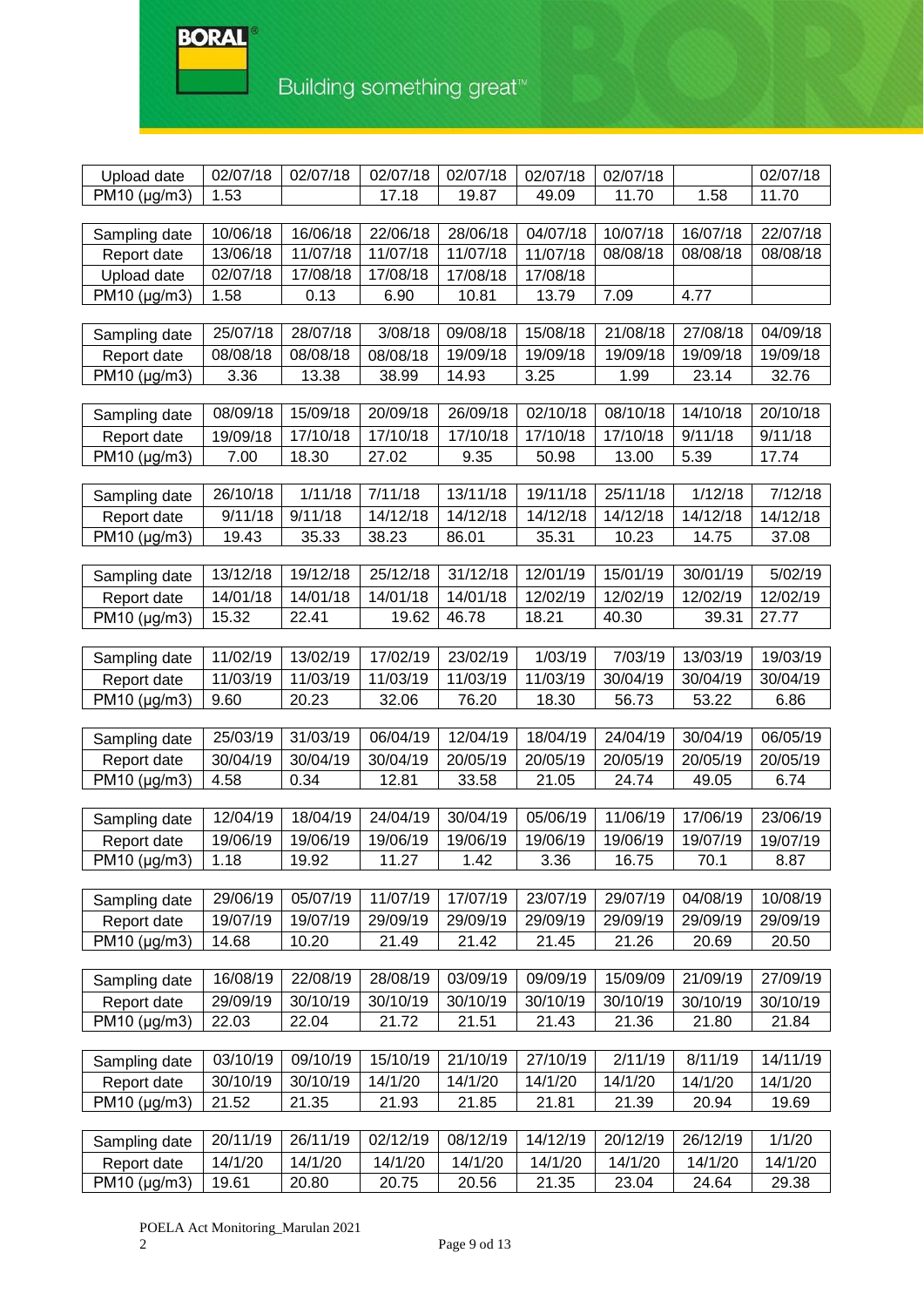**BORAL** 

| Sampling date | 7/1/20   | 13/1/20  | 19/1/20           | 25/1/20  | 31/1/20  | 6/2/20   | 12/2/20                                                                    | 18/2/20  |
|---------------|----------|----------|-------------------|----------|----------|----------|----------------------------------------------------------------------------|----------|
| Report date   | 12/2/20  | 12/2/20  | 12/2/20           | 12/2/20  | 12/2/20  | 24/3/20  | 24/3/20                                                                    | 24/3/20  |
| PM10 (µg/m3)  | 31.22    | 32.53    | 32.42             | 32.39    | 32.46    | 38.18    | 19.41                                                                      | 52.58    |
|               |          |          |                   |          |          |          |                                                                            |          |
| Sampling date | 24/2/20  | 1/3/20   | 7/3/20            | 13/3/20  | 19/3/20  | 24/3/20  | 31/3/20                                                                    | 6/4/20   |
| Report date   | 24/3/20  | 24/3/20  | 24/3/20           | 24/3/20  | 30/4/20  | 30/4/20  | 30/4/20                                                                    | 30/4/20  |
| PM10 (µg/m3)  | 47.42    | 54.44    | 48.15             | 104.76   | 15.18    | 34.91    | 8.22                                                                       | 7.86     |
|               |          |          |                   |          |          |          |                                                                            |          |
| Sampling date | 12/4/20  | 18/4/20  | 24/4/20           | 27/4/20  | 30/4/20  | 1/5/20   | 4/5/20                                                                     | 6/5/20   |
| Report date   | 30/4/20  | 30/4/20  | 25/5/20           | 25/5/20  | 25/5/20  | 25/5/20  | 25/5/20                                                                    | 22/6/20  |
| PM10 (µg/m3)  | 17.61    | 16.81    | 12.30             | 102.64   | 1.81     | 1.07     | 1.64                                                                       | 9.00     |
|               |          |          |                   |          |          |          |                                                                            |          |
| Sampling date | 12/5/20  | 18/5/20  | 24/5/20           | 30/5/20  | 5/6/20   | 11/6/20  | 17/6/20                                                                    | 23/6/20  |
| Report date   | 22/6/20  | 22/6/20  | 22/6/20           | 22/6/20  | 22/6/20  | 22/6/20  | 16/7/20                                                                    | 16/7/20  |
| PM10 (µg/m3)  | 13.33    | 15.51    | 0.13              | 3.45     | 4.68     | 3.72     | 8.11                                                                       | 0.50     |
|               |          |          |                   |          |          |          |                                                                            |          |
| Sampling date | 29/6/20  | 5/7/20   | 11/7/20           | 20/7/20  | 21/7/20  | 23/7/20  | 29/7/20                                                                    | 4/8/20   |
| Report date   | 16/7/20  | 16/7/20  | 3/9/20            | 3/9/20   | 3/9/20   | 3/9/20   | 3/9/20                                                                     | 3/9/20   |
| PM10 (µg/m3)  | 6.51     | 1.12     | 31.05             | 10.14    | 26.53    | 8.32     | 1.88                                                                       | 9.21     |
|               |          |          |                   |          |          |          |                                                                            |          |
| Sampling date | 5/8/20   | 10/8/20  | 16/8/20           | 22/8/20  | 28/8/20  | 3/9/20   | 9/9/20                                                                     | 15/9/20  |
| Report date   | 3/9/20   | 17/9/20  | 17/9/20           | 17/9/20  | 17/9/20  | 17/9/20  | 21/10/20                                                                   | 21/10/20 |
| PM10 (µg/m3)  | 2.56     | 4.31     | 2.50              | 2.20     | 7.19     | 22.77    | 9.64                                                                       | 10.82    |
|               |          |          |                   |          |          |          |                                                                            |          |
| Sampling date | 12/9/20  | 27/9/20  | 3/10/20           | 7/10/20  | 9/10/20  | 15/10/20 | 21/10/20                                                                   | 27/10/20 |
| Report date   | 21/10/20 | 21/10/20 | 21/10/20          | 21/10/20 | 27/11/20 | 27/11/20 | 27/11/20                                                                   | 27/11/20 |
| PM10 (µg/m3)  | 13.71    | 4.22     | 11.59             | 4.25     | 1.88     | 32.18    | 39.59                                                                      | 3.92     |
|               |          |          |                   |          |          |          |                                                                            |          |
|               |          |          |                   |          |          |          |                                                                            |          |
| Sampling date | 2/11/20  | 8/11/20  | 14/11/20          | 20/11/20 | 26/11/20 | 2/12/20  | 4/12/20                                                                    | 8/12/20  |
| Report date   | 27/11/20 | 27/11/20 | 27/11/20          | 27/11/20 | 23/12/20 | 23/12/20 | 23/12/20                                                                   | 23/12/20 |
| PM10 (µg/m3)  | 8.22     | 7.18     | 8.97              | 15.71    | 26.56    | 20.13    | 5.79                                                                       | 3.69     |
|               |          |          |                   |          |          |          |                                                                            |          |
| Sampling date | 14/12/20 | 20/12/20 | 22/12/20 26/12/20 |          | 1/01/21  | 5/01/21  | 7/01/21                                                                    | 13/01/21 |
| Report date   | 23/12/20 | 7/1/21   | 7/1/21            | 7/1/21   | 7/1/21   | 7/1/21   | 4/3/21                                                                     | 4/3/21   |
| PM10 (µg/m3)  | 4.13     | 9.46     | 7.08              | 9.96     | 6.33     | 8.65     | 5.23                                                                       | 15.66    |
|               |          |          |                   |          |          |          |                                                                            |          |
| Sampling date | 19/01/21 |          |                   |          |          |          | 25/01/21 to 19/04/21 Results missing due to PM10 unit mechanical failure*. |          |
| Report date   | 4/3/21   |          |                   |          |          |          |                                                                            |          |
| PM10 (µg/m3)  | 47.14    |          |                   |          |          |          |                                                                            |          |
|               |          |          |                   |          |          |          |                                                                            |          |
| Sampling date | 25/04/21 | 1/05/21  | 7/05/21           | 13/05/21 | 19/05/21 | 25/05/21 | 31/05/21                                                                   | 6/6/21   |
| Report date   | 21/05/21 | 21/05/21 | 21/05/21          | 23/06/21 | 23/06/21 | 23/06/21 | 23/06/21                                                                   | 23/06/21 |
| PM10 (µg/m3)  | 11.54    | 27.07    | 3.86              | 4.89     | 13.65    | 14.99    | Failed*                                                                    | 4.78     |
|               |          |          |                   |          |          |          |                                                                            |          |
| Sampling date | 12/06/21 | 18/06/21 | 24/06/21          | 30/06/21 | 2/07/21  | 6/07/21  | 12/07/21                                                                   | 18/07/21 |
| Report date   | 3/08/21  | 3/08/21  | 3/08/21           | 3/08/21  | 3/08/21  | 3/08/21  | 3/08/21                                                                    | 17/08/21 |
| PM10 (µg/m3)  | 1.32     | 2.26     | 3.33              | 7.46     | 2.14     | 1.19     | 4.72                                                                       | 1.48     |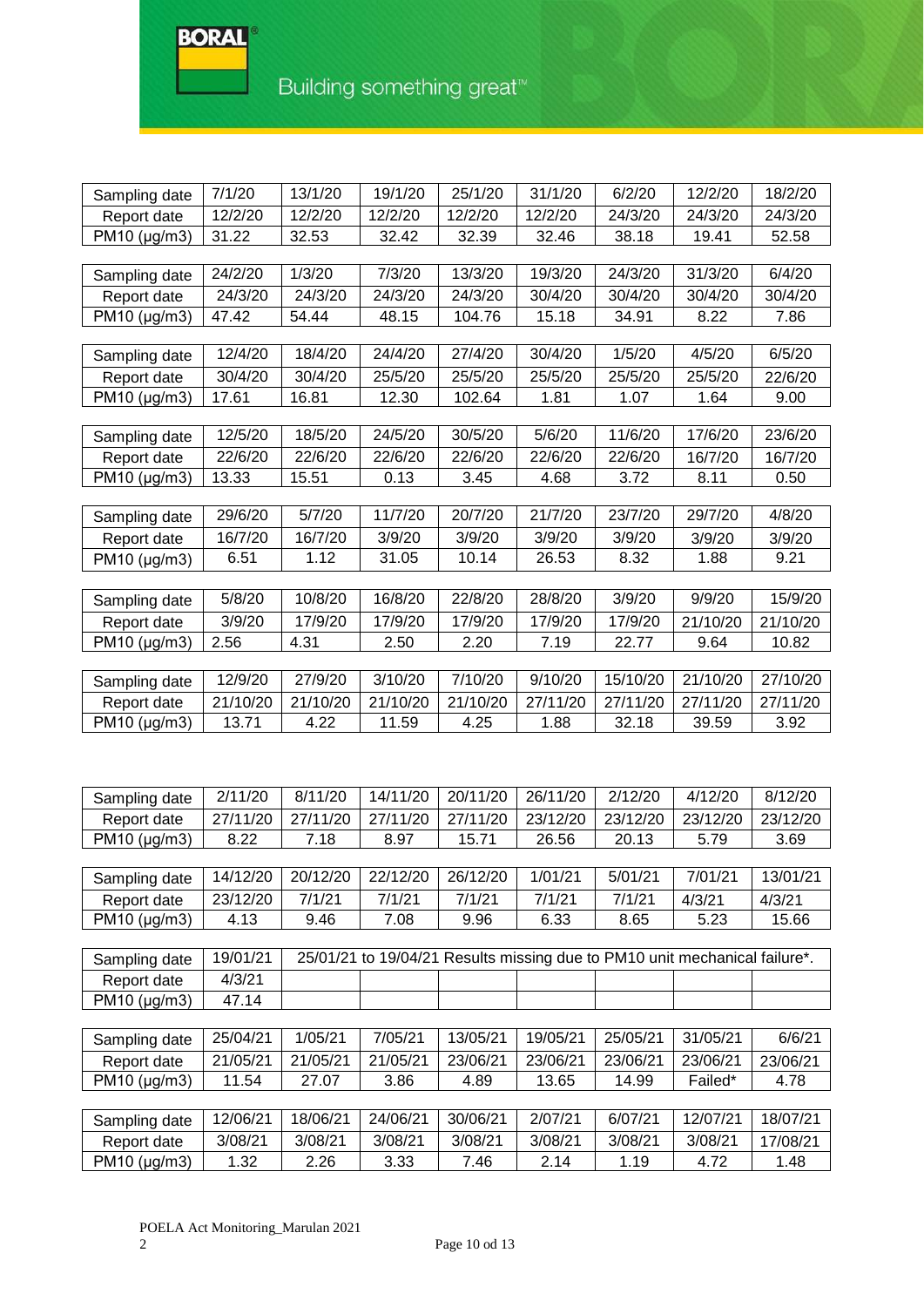RAD A

| Sampling date | 24/07/21 | 30/07/21 | 5/08/21  | 11/08/21 | 17/08/21 | 23/08/21 | 29/08/21 | 4/09/21  |
|---------------|----------|----------|----------|----------|----------|----------|----------|----------|
| Report date   | 17/08/21 | 17/08/21 | 17/08/21 | 21/09/21 | 21/09/21 | 21/09/21 | 21/09/21 | 21/09/21 |
| PM10 (µg/m3)  | 2.78     | 3.54     | 1.28     | 0.34     | 1.73     | 0.76     | 4.33     | 2.12     |
|               |          |          |          |          |          |          |          |          |
| Sampling date | 10/09/21 | 16/09/21 | 22/09/21 | 2/10/21  | 4/10/21  | 10/10/21 | 16/10/21 | 22/10/21 |
| Report date   | 26/10/21 | 26/10/21 | 26/10/21 | 26/10/21 | 26/10/21 | 12/11/21 | 12/11/21 | 12/11/21 |
| PM10 (µg/m3)  | 3.63     | 3.20     | 1.14     | 0.21     | 3.09     | 20.16    | 12.92    | 27.57    |
|               |          |          |          |          |          |          |          |          |
| Sampling date | 28/10/21 | 3/11/21  | 9/11/21  | 15/11/21 | 21/11/21 | 27/11/21 | 3/12/21  | 9/12/21  |
| Report date   | 12/11/21 | 12/11/21 | 15/12/21 | 15/12/21 | 15/12/21 | 15/12/21 | 15/12/21 | 5/1/22   |
| PM10 (µg/m3)  | 30.36    | 51.97    | 9.22     | 5.75     | 4.00     | 2.65     | 17.81    | 8.64     |
|               |          |          |          |          |          |          |          |          |
| Sampling date | 15/12/21 | 21/12/21 | 8/1/22   | 14/1/22  | 18/1/22  | 20/1/22  | 24/1/22  | 26/1/22  |
| Report date   | 5/1/22   | 5/1/22   | 17/2/22  | 17/2/22  | 17/2/22  | 17/2/22  | 17/2/22  | 17/2/22  |
| PM10 (µg/m3)  | 24.04    | 23.42    | 9.14     | 25.65    | 14.05    | 6.73     | 17.31    | 23.68    |
|               |          |          |          |          |          |          |          |          |
| Sampling date | 1/2/22   | 4/2/22   | 13/2/22  | 19/2/22  | 25/2/22  | 3/3/22   | 9/3/22   | 15/3/22  |
| Report date   | 17/2/22  | 17/2/22  | 15/3/22  | 15/3/22  | 15/3/22  | 15/3/22  | 28/4/22  | 28/4/22  |
| PM10 (µg/m3)  | 26.39    | 6.01     | 14.15    | 13.56    | 5.85     | 4.40     | 4.25     | 16.07    |
|               |          |          |          |          |          |          |          |          |
| Sampling date | 21/3/22  | 27/3/22  | 2/4/22   | 8/4/22   | 14/04/22 | 20/02/22 | 26/04/22 |          |
| Report date   | 28/4/22  | 28/4/22  | 28/4/22  | 11/5/22  | 11/5/22  | 11/5/22  | 11/5/22  |          |
| PM10 (µg/m3)  | 20.12    | 9.11     | 5.66     | 3.96     | 7.89     | 2.07     | 9.73     |          |
|               |          |          |          |          |          |          |          |          |
| Sampling date |          |          |          |          |          |          |          |          |
| Report date   |          |          |          |          |          |          |          |          |
| PM10 (µg/m3)  |          |          |          |          |          |          |          |          |

**Compliance Summary**: The plant does not have a Licence limit for air-suspended particulate. Sampling is programmed to run every six days, however on occasion the sampler can fail to run which is beyond the control of the site. Where reasonably practicable addition sample runs are undertaken to make up any missed samples. Elevated levels against guidelines are typically the result of adverse events such as dust storms and bushfires.

Note \*1 PM10 High Volume sampler failed to run on the 14, 20 and 26<sup>th</sup> August 2017. Technical assistance was sought and the mother board on the sampler changed. Additional samples have been taken during September.

Note  $*2$  sampling should have been conducted on the  $7<sup>th</sup>$  September 2017; however an area wide power outage was planned. Monitoring was therefore undertaken on the  $6<sup>th</sup>$  September 2017.

Note \*3 problems have continued with the running of the High Volume sampler. The battery pack has been replaced to determine whether this is the cause. Replacement samples have been undertaken where possible.

Note \*4. Replaces sample from 18.03.18 as no sample collected due to power outage and bushfire.

**April 2018 elevated results are in caused by fire reduction exercises at Wingello and Tarago.**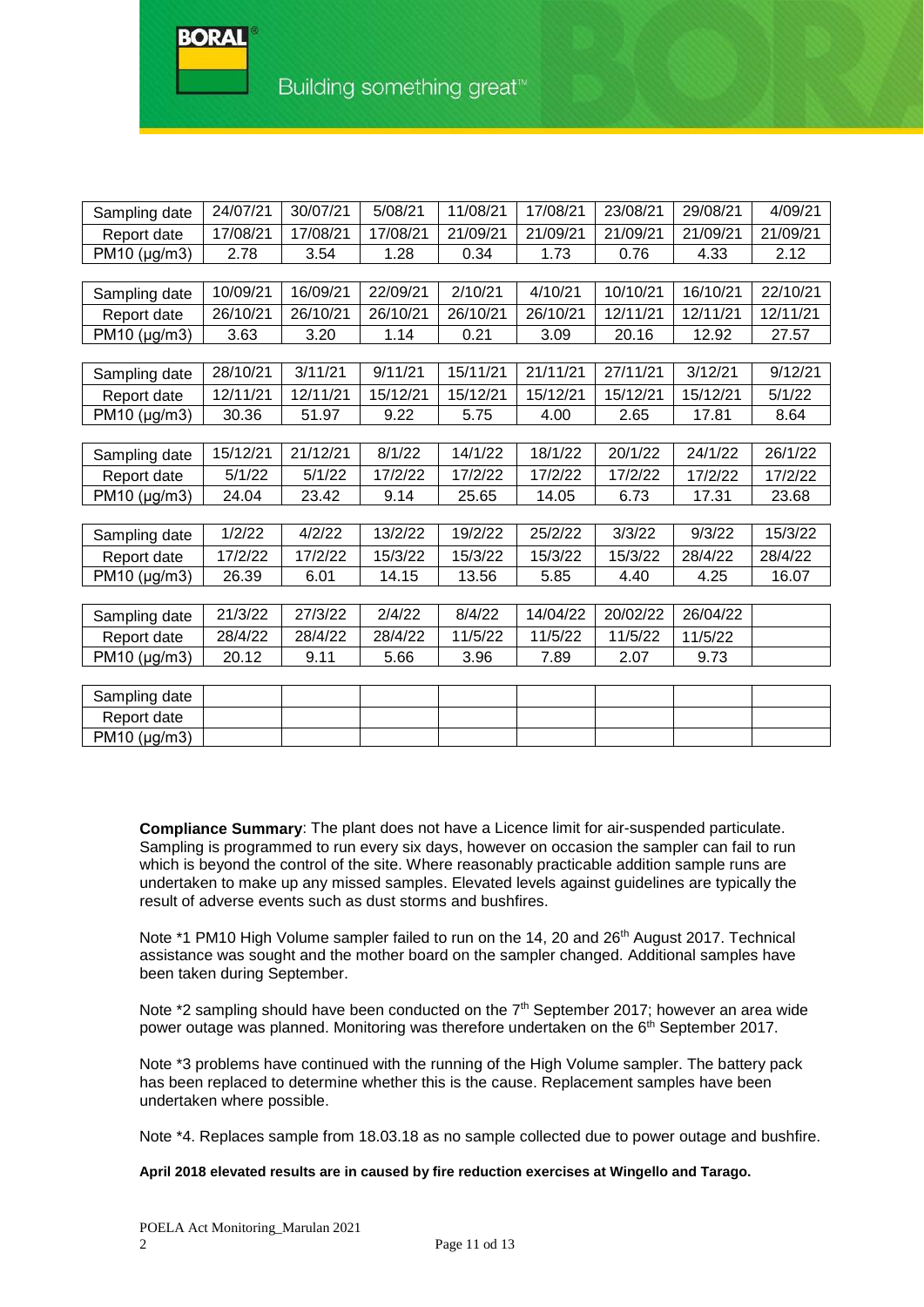**May 2018 Comments as in the Clients COC: Field Sample No 2- HVAS failed to run on the 17/05/18. Make up run on the 22/05/18**

**June / July Field sample No 3: Machine didn't run correctly on the due date (22/07/2018) full re-run on the 25/07/2018.** 

**October & November 2018 site has experienced high winds/ & dryer conditions.**

**February 17/02/19 till 23/02/19 a large dust storm coming from a south westerly direction during the sampling period.** 

**March 2019 first half of the month was affected by dust storms and drier conditions.** 

**January 2021 Breakdown of Hi Volume PM10 monitoring station. First sample with new unit 21/5/2021. Samples for PM2.5 and TSP taken during this period.**

**31/5/21 Machine failed to operate. Frequency to be increased to make up average samples to in every 6 days.**

**Left Blank Intentionally**

### *3. Water monitoring: North Pit Bore*

Current Licence requirements cover quarterly monitoring of groundwater quality in the North Pit Bore until March 2020 and Then WM05 Bore, (both bores were/are now EPA Identification No. 13).